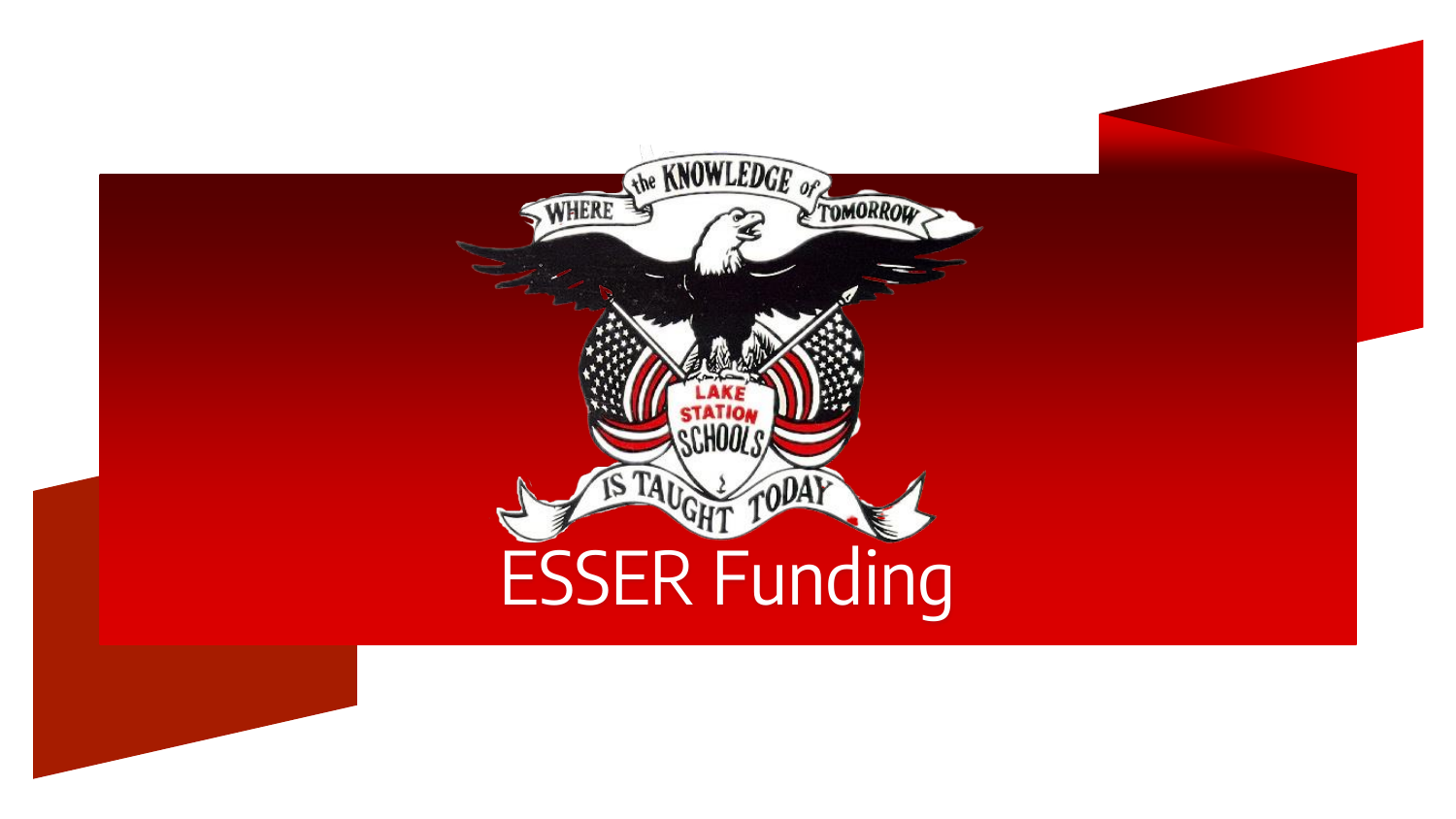# ESSER I, ESSER II, and ESSER III

- ⊳ In March 2020, the Coronavirus Aid, Relief, and Economic Security Act (CARES Act) was signed into law. The CARES Act dedicated \$13.2 billion for K-12 schools through the Elementary and Secondary School Emergency Relief (ESSER) Fund. This grant is known as ESSER I. The intent and purpose of ESSER I funding is to provide emergency relief funds to prevent, prepare for, and respond to the coronavirus.
- ⊳ In December 2020, the Coronavirus Response and Relief Supplemental Appropriations Act (CRRSA) was signed into law. CRRSA dedicated an additional \$54.3 billion to the Elementary and Secondary School Emergency Relief (ESSER) Fund. This grant is known as ESSER II.
- ⊳ In March 2021, the American Rescue Plan (ARP) was signed into law. ARP dedicated \$122 billion to the Elementary and Secondary School Education Relief (ESSER) Fund. This grant is known as ESSER III. The intent and purpose of ESSER III is to help safely reopen and sustain the safe operation of schools and address the impact of the coronavirus on students.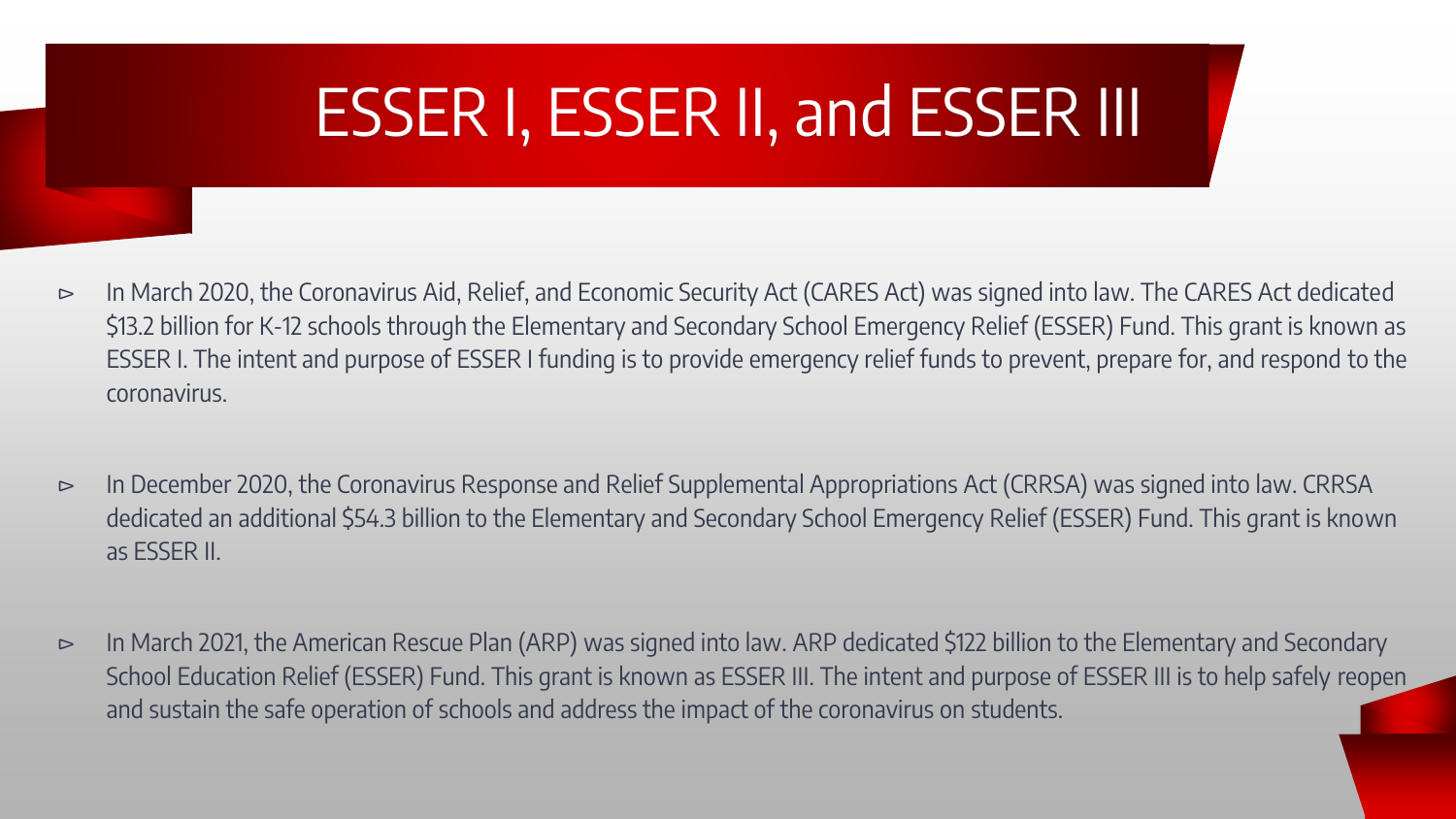## IDOE Research and Resources

- Safe Learning Environment
	- [IDOE CARES ACT](https://www.doe.in.gov/grants/cares-act)
	- [Suggested CARES ACT uses](https://www.doe.in.gov/sites/default/files/grants/cares-act-sugge-45964784.pdf)
	- [ESSER II Supporting Educators](https://create.piktochart.com/output/52363568-mini-site-supporting-educators)
	- [Evidence Based Research Suggestions and Resources Compiled by the IDOE](https://www.doe.in.gov/sites/default/files/grants/esser-ii-data-reference-page.pdf)
- Student Achievement
	- [ESSER II Accelerated Learning](https://create.piktochart.com/output/52363043-mini-site-addressing-learning-loss)
	- [Evidence Based Research Suggestions and Resources Compiled by the IDOE](https://www.doe.in.gov/sites/default/files/grants/esser-ii-data-reference-page.pdf)
- **•** Technology
	- [ESSER II Updating Tech and Other Infrastructure](https://create.piktochart.com/output/52409451-mini-site-sustainable-innovation-copy)
	- [ESSER II Sustainable Innovation](https://create.piktochart.com/output/52409162-mini-site-sustainable-innovation)
	- [Evidence Based Research Suggestions and Resources Compiled by the IDOE](https://www.doe.in.gov/sites/default/files/grants/esser-ii-data-reference-page.pdf)